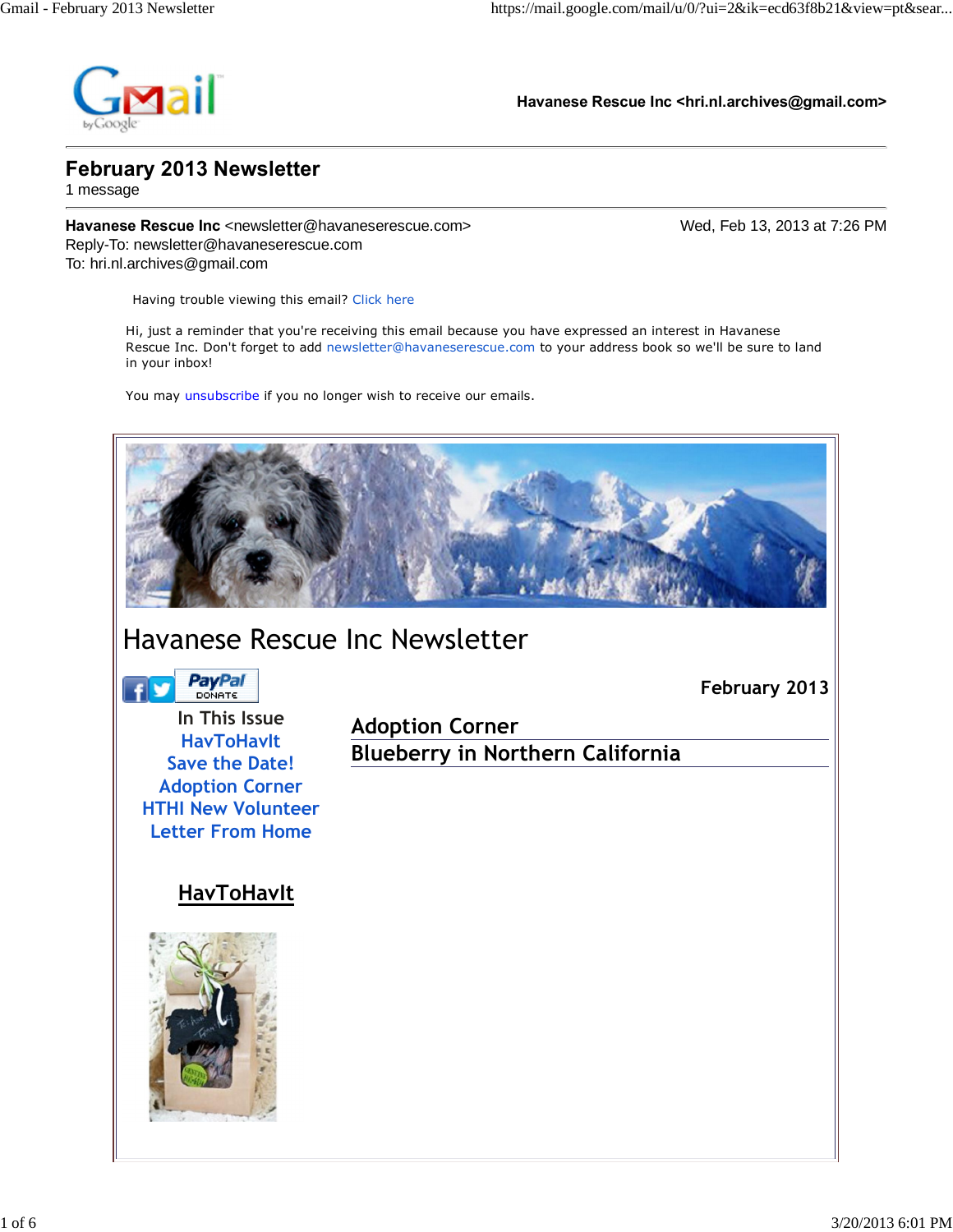Introducing **Havi-Grams** ... a sweet, personalized way to say hi, thank you, I miss you, I love you, I'm so sorry, thinking of you, bon voyage, happy birthday, happy gotcha day, congratulations, happy (insert the month) or "I've sent you delicious morsels of confectionery perfection for no reason at all."

Like us on Facebook 1 Follow us on **twitter** 

## *SAVE THE DATE:*

## *August 8, 2013*

Once again we will be hosting our annual Banquet/auction at the HCA National Specialty in Chicago. We promise a fabulous evening!!

Our event is 100% underwritten, so all the income we receive goes directly to helping our rescues.

Please consider donating an item for the auction. Need ideas??? Camera, GPS, Beds, Crate pads, books, harnesses, sherpa bags, toys, doggie puzzles,ramps, bowls, mats, clothes, gift certificates, art and frames, jewelry, gift



Photo: Courtesy of Tracy Adamo

Blue is a very affectionate little guy. When you lean over to attach his leash, watch out! He is very good at giving you a big kiss. In fact, we have been so amazed at how long his tongue can be.

The first thing Blueberry does every morning upon being let out of his overnight crate is to seek out a toy to carry with him triumphantly to the front door. When he returns from a walk, he heads immediately to one of the stashes of toys he has built in the living and dining rooms. He never hesitates to go to the toy chest to select another one to toss in the air and chase. He is also very fond of playing "Woofie Soccer" with a tennis ball.

Blue loves to cuddle. He could sit on your lap all evening. It does not make a difference to him if you are petting him or combing his hair (which is short and curly and makes him look like a little lamb). He has sweet brown eyes and a temperament to match.

Blue has recently started playing with my Buster. It is so much fun to watch two - or more! - Havies playing "Tag."

We pass by some feral cats during our neighborhood walks which is one of the only times Blue tends to vocalize - not so much a bark as a "woo-woo." He gets very excited but has not tried to chase them (unlike my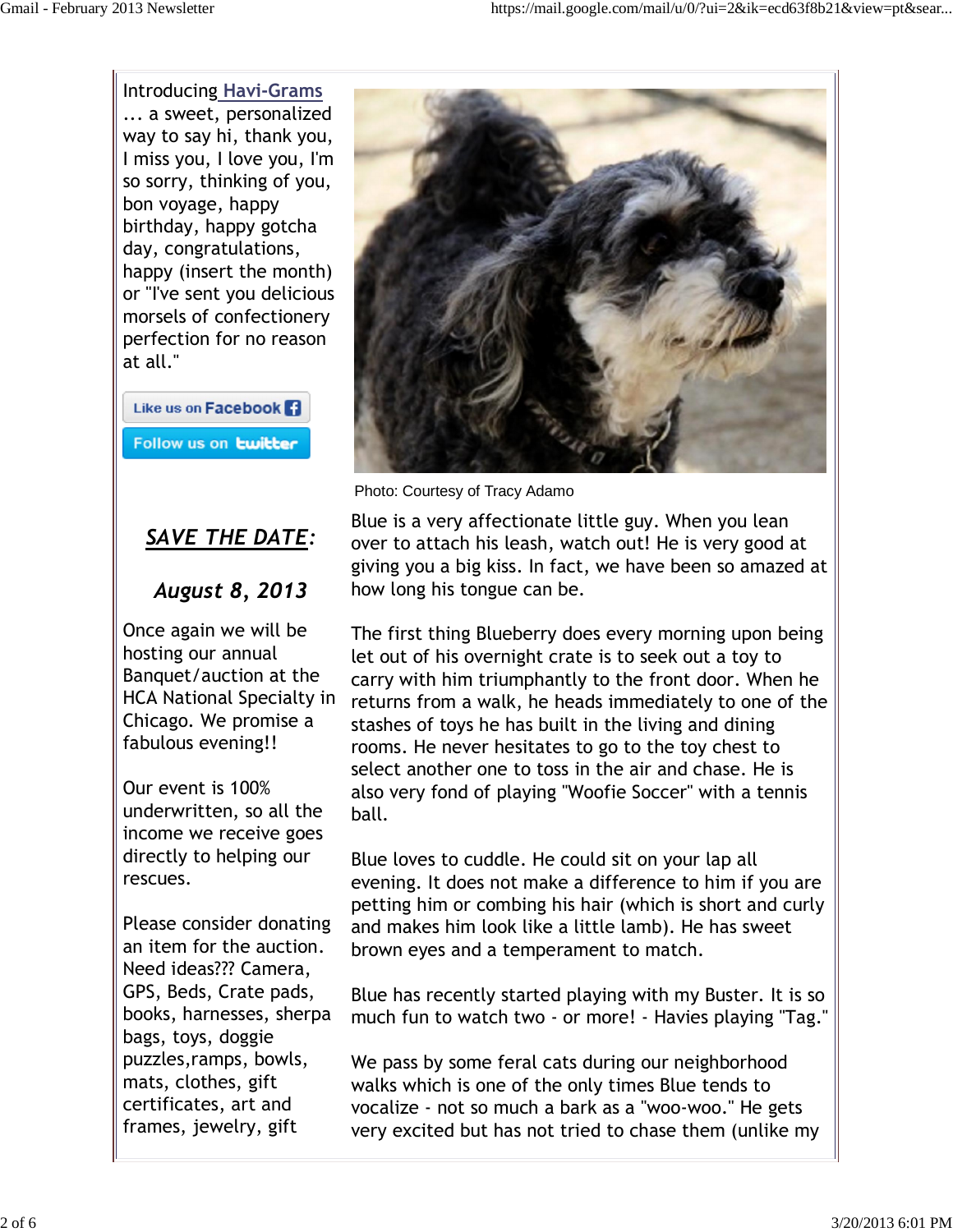certificates from HavToHavIt, purses, human items, gift baskets. The sky is the limit!

Thanks in advance.

Questions? Laurie Frangione: Lfrangione1@comcast.net

Shipping? Ship donations to: Sue Magan Attn: Havanese Rescue 1000 Apricot Street Hoffman Estates, IL 60169 (847-882-2228)





#### **Newsletter Staff**

Editor - Diana Brooks Copywriters - Starr Jow, Linda Okimoto Graphics - Erica Greis Production - Diana Brooks Proofreaders - Gisela Peters, Dory Goddard, Donna Muse

Havanese Rescue Inc Harvard Business Services, Inc. 16192 Coastal Highway Lewes, Delaware 19958-9776

#### **CONTACT INFORMATION - Do not "reply" to this newsletter. Choose an appropriate contact below.** Click here to request assistance for a

dog needing rescue Click here to complete an adoption

application. Click here to volunteer with Havanese Rescue Inc.

Click here if you have a question, or a suggestion for this newsletter. Click below to **check the status** of your



Photo: Courtesy of Tracy Adamo

# Blueberry is crate

Buster).

trained and house trained and also has learned to use a doggie door at his previous home. He would be happy in a home with or without another doggie companion as long as his people are home with him most of the time.

## **The HavToHavIt General Store has a new Volunteer**

**Meet Heather Peterson, in her own words...**

I knew nothing about the Havanese breed until about nine years ago when I decided that I wanted a small lap dog since my Golden Retriever was WAY too big to be one. I did some research on Petfinder and started looking into reputable breeders within driving distance from my home. We found one a few hours away and my husband and I drove up to pick up Piper. My husband didn't really want another dog but he gave in and now he's glad that he did! Piper cried the whole way home and within 15 minutes my husband was "all in." She has become such an important part of our family and she makes us laugh everyday with her goofiness.

I was Googling "Havanese" one day and I came across the HRI website. I loved what I saw and decided to become a volunteer. Our little Havis all seem so small and vulnerable. How could I resist being part of a group that keeps them safe and finds furever loving homes for them?

I faithfully read the group emails and laugh at the Havi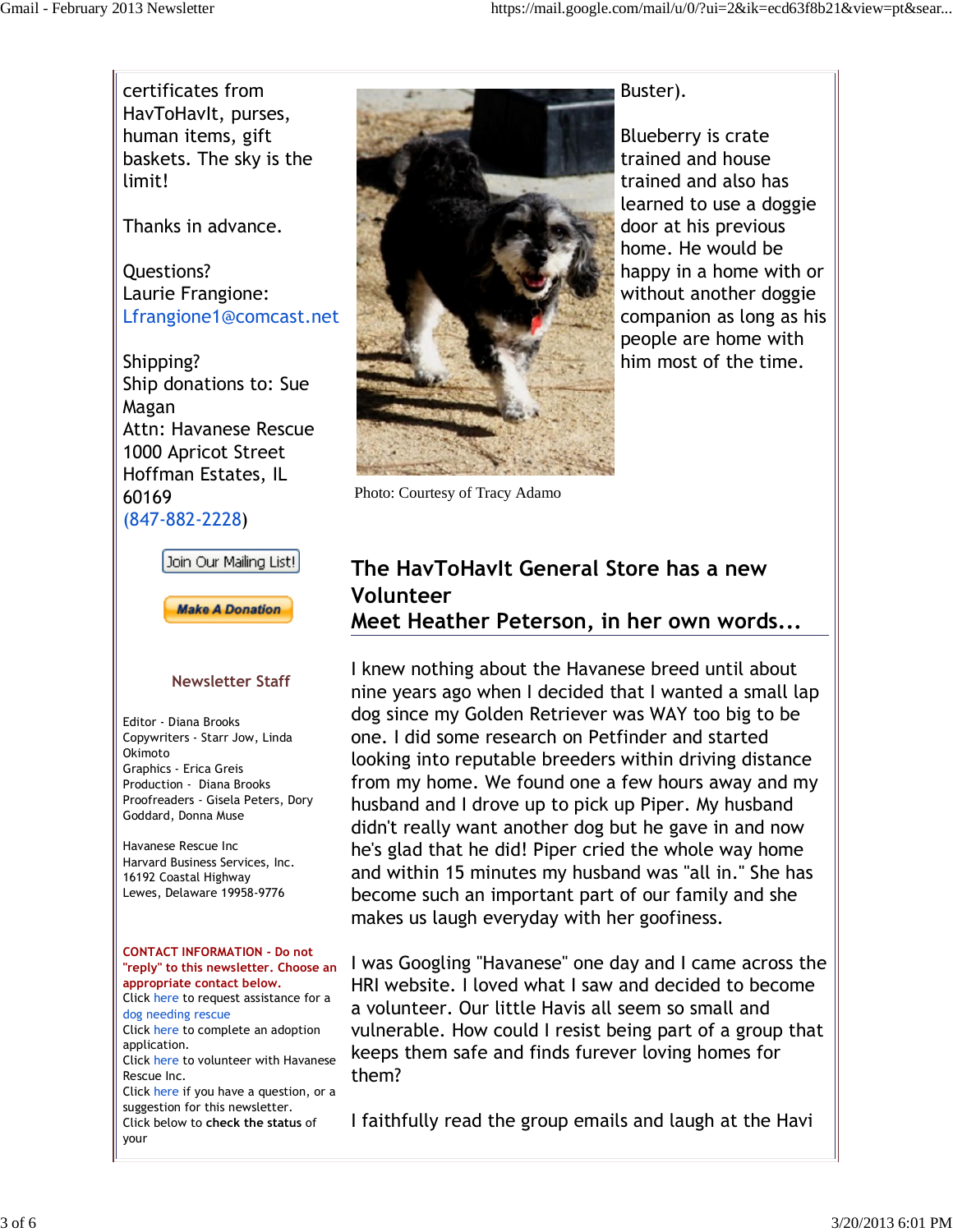**previously submitted**: volunteer application adoption application

antics, weep at the sad stories, cry with joy over the strides made by the mill dogs, and mourn with you when your loved ones go over the Rainbow Bridge.

I couldn't seem to find something that I would be able to do with the time that I had. Then I saw the help wanted ad that Stacy placed on the website for a Storekeeper and I thought, is this it? Is this the role I've been waiting for? Well I think it is and I'm so proud of being a part of the HRI family and finally having a role in helping our beautiful pups!



Heather and Piper

## **Letter From Home**



Three-year-old Espresso was dropped at a New York shelter in October 2011, wearing a sweater over his matted coat by an owner that waved goodbye as she rushed to catch a plane to Las

Vegas!

HRI State Contact, Bridget McGee, was contacted and rushed to pick him up and bring him home for a pampering, some basic housetraining and took him in for some long overdue vet care.

Espresso was neutered, updated on vaccines, shaved down and turned from a shy, insecure pup into one lucky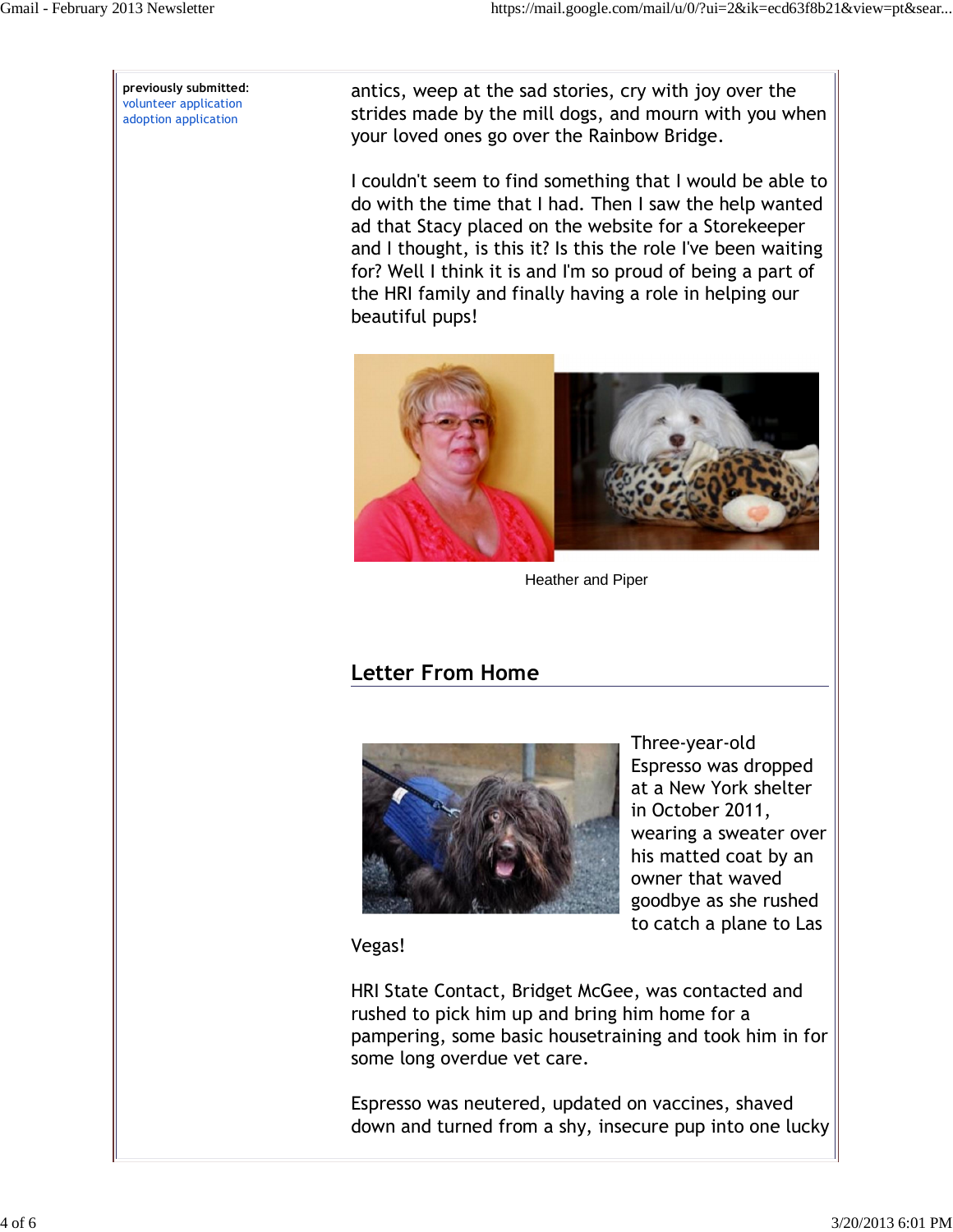family's dream dog. Flash forward ten months ...

"Dear Bridget,

I was just thinking of you and how lucky Shelley and I were to adopt our wonderful Havanese because of you!!!! We changed his name from Espresso to Oscar within a few hours of getting him home and that was NO problem at all.

Oscar is a great addition to our family, he has adapted beautifully, he is terrific with our four grandchildren and he is a well-behaved boy. He loves the fenced in backyard, his runs in the backyard and his walks for exercise but he does tend to eat acorns, leaves and grass.

Oscar has learned to travel well in the car to visit family members. He eats his meals and he seems to be on a very even-keeled schedule regarding his "business".

Of course he has slept in our bed since day one, and he is my shadow and follows me around. In fact, he hardly ever leaves my side. If I go out for a few hours Oscar perches himself on top of the couch in the living room, and just relaxes looking out the window and waiting for my return. He barks at the other dogs and kids walking by in the neighborhood as recognition.

Oscar has been to the vet a couple of times since last November and is on the proper medications for heartworm, fleas, parasites, etc. He gets groomed every eight weeks and seems to love the pampering at the shop. He allows me to brush him, clean his ears and brush his teeth. It's been just ten months since we picked Oscar up at your home and he is a complete joy and a wonderful little companion.

We love him so much and again, we thank you so much.

Shelley and Lenny Long Island, NY"